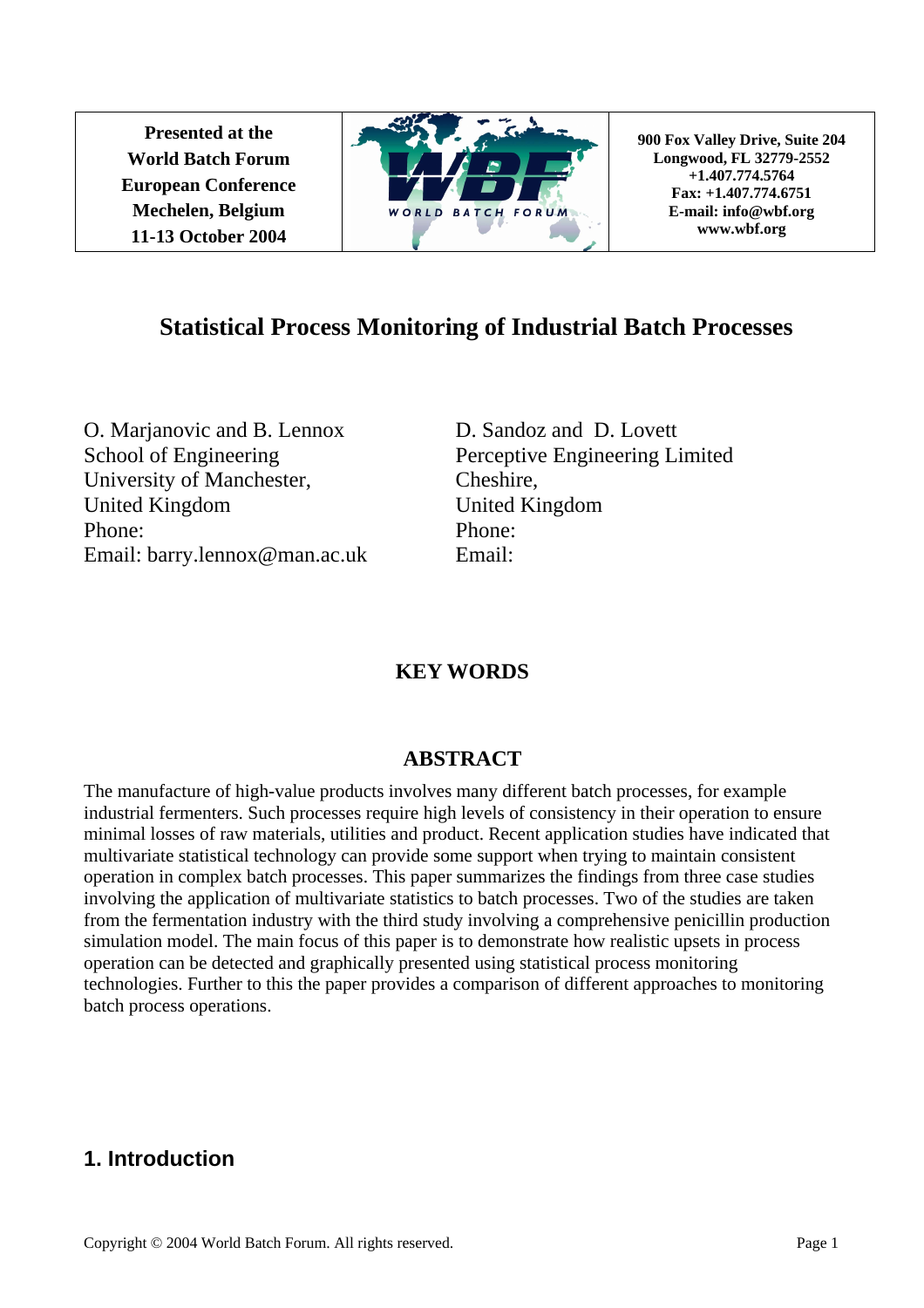Biochemical fermentation systems are highly sensitive to abnormal changes in operating conditions with product quality and yield typically being very much dependent upon the consistency of process operation. Since such processes are used in the manufacturing of high-quality products and as a result, it is particularly important to detect incipient degradation of batch performance so that the effects of any abnormal condition does not have a detrimental effect upon product quality. Furthermore, the pharmaceutical industry together with the food and beverage industry are obliged to comply with increasingly stringent regulatory requirements enforced by agencies such as the FDA. For many compounds, these agencies demand proof that consistent operation is adhered to and without this proof the product cannot be sold.

Recent application studies have indicated that multivariate statistical technology can provide some support when trying to maintain consistent operation in complex batch processes. Multivariate statistical technologies capture complex interactions between process variables during satisfactory (high yield or low cost) process operation and extract these inter- variable relationships in the form of statistical models. These statistical models can then be used in real- time in order to benchmark satisfactory performance of a process and, thereupon, continuously improve reliability and profitability of a manufacturing plant. The ability of these models to predict the behaviour of important process variables also makes them suitable for integration within advanced process control applications and for the construction of sensor validation schemes and inference engines for difficultto- measure quality variables. Finally, statistical models can often act as an aid to process understanding.

Optimisation of process operation through the use of advanced process monitoring technologies is usually seen as a natural choice for reducing production costs, improving product quality as well as meeting safety requirements and environmental regulations. However, the task of achieving optimal performance of industrial batch processes represents a very difficult challenge to production and systems engineers. Highly non-linear dynamics, large batch- to- batch variations, in addition to difficulties in measuring many quality variables means that maintaining consistent operation of such systems can be problematic. Nevertheless, successful applications of multivariate statistical batch process monitoring have been reported in literature (Kourti et al. 1995; Lennox et al. 2000).

This paper presents results from three case studies in which both traditional univariate and advanced multivariate statistical analysis have been applied to batch processes taken from the biochemical industry. Two of these studies have been conducted using industrial data while the third was performed using a simulation of a penicillin production facility. The main focus of this paper is to demonstrate how realistic upsets in the operation of a batch process can be detected and graphically presented to operators and engineers using both univariate and multivariate statistical process monitoring technologies. Also, a comparison between these different monitoring schemes is conducted in terms of their ability to detect the existence of faults and abnormal conditions and to diagnose the root cause of such problems.

# **2. Statistical Process Monitoring Technologies**

### **2.1 Univariate Analysis**

Univariate batch process analysis considers all the process variables to be independent of each other, analysing them one by one. The mean and standard deviation of the trajectory that each variable follows for a set of satisfactory batches are determined and these statistics are then used to establish quality control limits, describing an envelope of satisfactory operation for each recorded process variable. Consistent violation of these limits during a batch progression would then indicate that the conditions of the current batch are inconsistent with what is expected for satisfactory performance, suggesting that the batch may be of poor quality. A drawback with this approach is that it ignores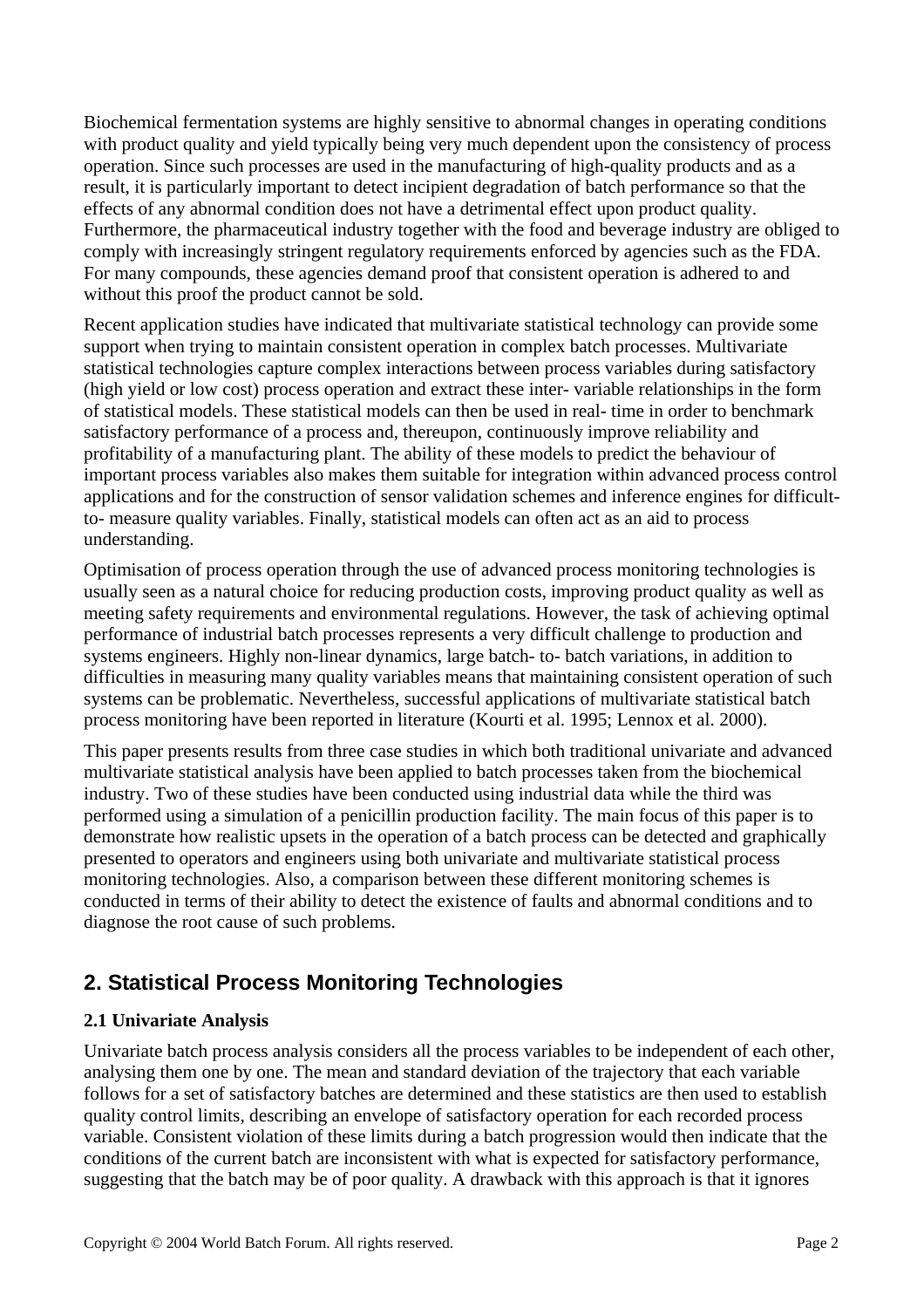any relationships that may exist between process variables. Therefore its applicability is limited to more severe types of faults which may obly be detected when the relationships between variables is considered. Also, many variables may be recorded, necessitating the need for multiple charts to be monitored, which can be impractical.

### **2.2 Multivariate Statistical Process Monitoring**

Multivariate statistical analysis captures relationships that exist between different process variables and condenses this information into a small number of important metrics. This analysis represents a more comprehensive attempt, when compared to univariate analysis, to capture the nominal operation of the process in the form of a statistical model.

Multivariate statistics relies heavily upon the statistical routines referred to as Principal Component Analysis (PCA) and Partial Least Squares (PLS). Principal Component Analysis is generally used to develop a statistical model representing satisfactory process operation. As such a PCA model identifies the inter- variable relationships that exist during satisfactory process operation. PCA is then able to extract the main features of process operation which can be extracted and stored in a small number of composite variables, commonly referred to as scores. These composite variables can then be easily monitored in real- time in order to benchmark process performance and highlight potential problems, leading to continuous improvement of the process operation.

PLS is a regression tool that is able to identify cause to effect relationships in process systems that contain many highly correlated variables. Such relationships can be difficult to identify using more traditional regression tools, such as multiple linear regression. PLS, like PCA, can be used to identify statistical models that capture satisfactory operation of a process. These models can then be used in process monitoring applications. Furthermore, through their cause- effect structure and predictive powers, PLS- based models can also be used for advanced process control and inference engine developments.

One of the most frequently used metrics in multivariate statistical process monitoring is the composite prediction error for all of the monitored process variables, termed Squared Prediction Error (SPE). This metric provides a single measure of process deviation from the statistical model. Hence, the SPE metric is expected to have high values during abnormal operation and low values

when the process operates in a satisfactory manner. Another frequently used metric is the  $T<sup>2</sup>$ statistic. This metric is composed of all of the scores, which have been extracted during PCA or PLS analysis and represents the main features of the process. Hence, the  $T<sup>2</sup>$  metric provides a measure of how far away the current operating conditions of the plant are from the conditions present in the data that was used for statistical model development.

As a new batch progresses predictions of each variable are obtained from the PCA or PLS model and are compared with the actual measurement values. Hence, in addition to the correct detection of the

under performing batches, mainly through the use of SPE and  $T^2$  quality control charts, the multivariate statistical models are able to describe precisely how each variable deviates from its expected behaviour, i.e. its model prediction. This predictive feature of PCA and PLS based models is crucial during identification of the root cause of the fault, commonly known as fault isolation or diagnosis. This information could be exploited so that process operators are able to make corrective action in the early stages of the batch progression, i.e. before the abnormal conditions have a significant impact upon the batch performance.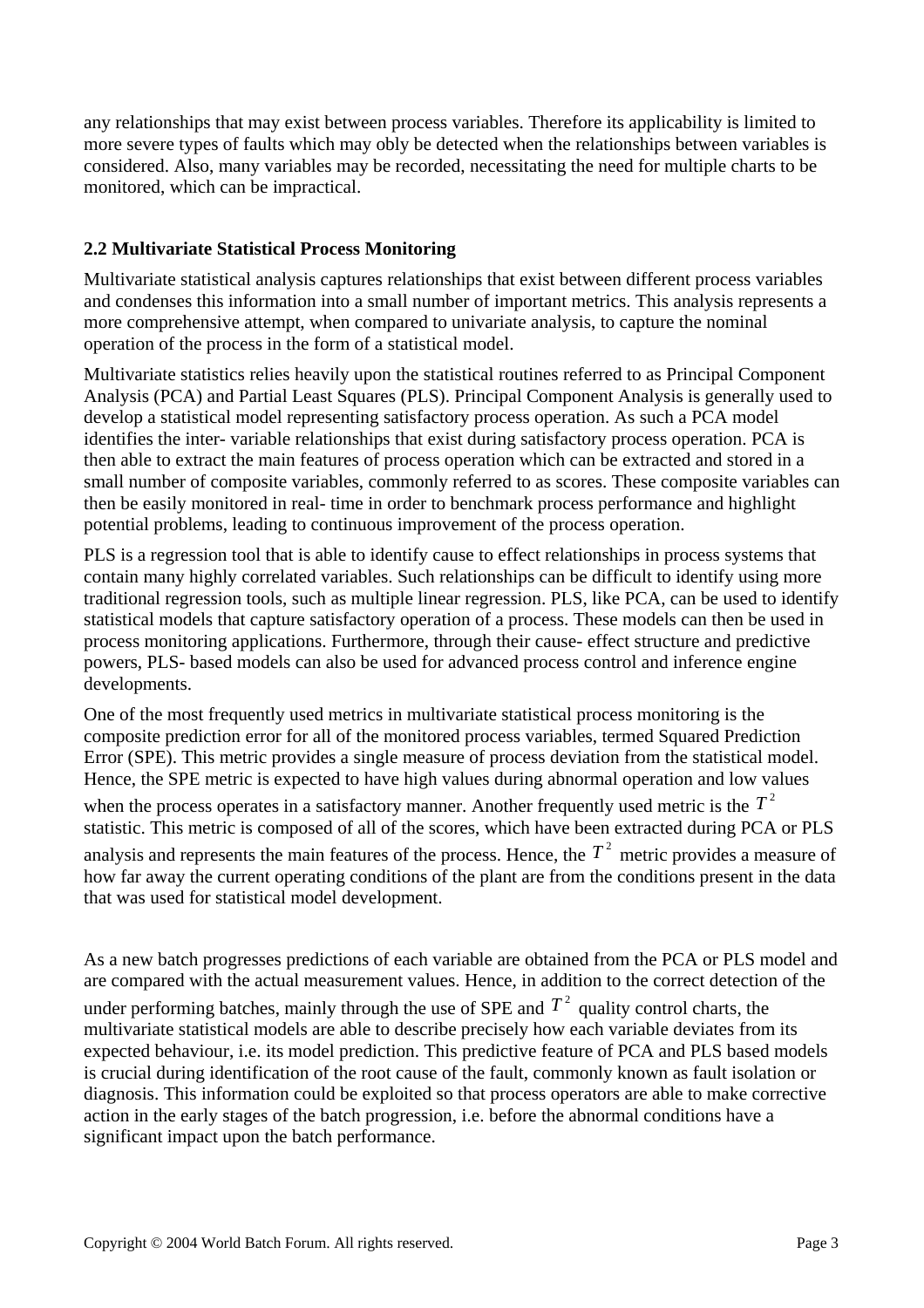#### **2.3 Transformations of Batch Process Data**

The data collected from a single batch tends to come in a standard matrix form with each column representing a particular recorded variable and each row corresponding to a particular sampling instant during local batch time. In order to consolidate data sets from a number of batches into a single standard data matrix two alternative transformation approaches can be applied, shown in figure 1 and figure 2. The first of these two methods is shown graphically in figure 1 and is referred to in this paper as the unfolding approach. The second method is shown graphically in figure 2 and will be referred to in this paper as the concatenated approach.

In figures 1 and 2 the data from three different batches is shown on the left hand side. For each batch there are three process variables (V1, V2 and V3) recorded at different instances of local batch time. In the case of the unfolding method, demonstrated in figure 1 and originally proposed by Nomikos and MacGregor (1995), each observation in consolidated in to a data set corresponding to all of the process variables' measurements collected during the progression of a single batch.



Figure 1: Unfolding approach

On the other hand, concatenated approach, demonstrated in figure 2 and originally proposed by Wold et al. (1998), consolidates the data by simply joining the end point of one batch, e.g. batch 2, with the starting point of another batch, e.g. batch 3.



Figure 2: Concatenated approach

The unfolding method is by far the more popular one in academic community, described by the leading experts in the field as the most meaningful technique for batch analysis and monitoring (Nomikos and MacGregor 1995; Westerhuis et al. 1999). There are however a number of practical problems that limit the applicability of this method. In particular, the approach is not well suited for processes with high variability in batch lengths, which are occur frequently in the process industries. On the other hand, this is not an issue with concatenated approach, at least not during the model identification. Also, during the progression of a batch, statistical models that are based on the unfolding approach require the estimation of the future evolution of the batch. Such estimation is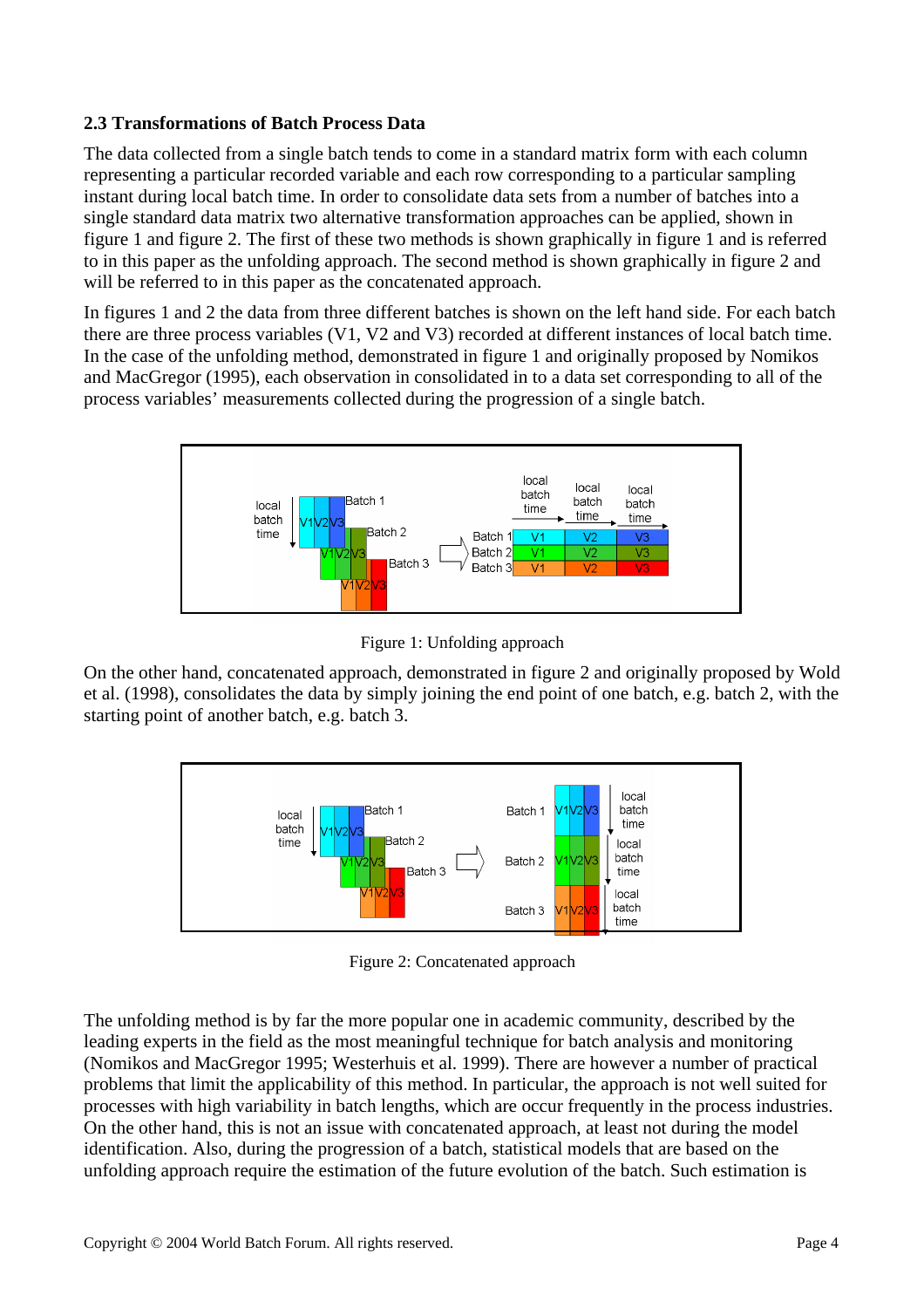generally made using crude models, described by Nomikos and MacGregor (1995). This problem does not arise when using models that are based on the concatenated approach. However, in the case of the unfolding approach, the mean trajectories of all of the monitored process variables are extracted during the pre- processing of the data. Such processing is not the case with concatenated approach. This implicit feature of the unfolding approach removes the main source of non- linearity in the data, allowing accurate and yet linear statistical models to be developed.

### **3. Case Studies**

Three case studies, detailed below, were conducted in order to assess the capabilities of different statistical process monitoring approaches in terms of fault detection as well as isolation of the root cause of abnormality. Due to the space limitations and for the reasons of confidentiality, only the summaries of these studies are reported here. The results displayed in this section were obtained using a commercially available software product.

### **3.1 Fermentation Process No. 1**

The first case study was conducted on the data set from an industrial fermentation process. A single failed batch was used to test the capabilities of univariate as well as the multivariate approaches. The reason for the failure of this batch was diagnosed by operations staff as a drift in an important sensor. Analysis of this problem using univariate analysis failed to identify this fault. Hence, the fault with this batch could not be detected by analysing the the behaviour of the failed sensor alone. The univariate chart for the failed sensor measurement, during this particular batch is displayed in figure 3. In this figure the black lines represent the upper and lower confidence limits, together with the mean trajectory for this variable. The blue trend in this figure displays the progression of the failed sensor measurements during the failed batch. Figure 3 indicates that there are no violations of the control limit during the progression of this batch.



Figure 3: Univariate chart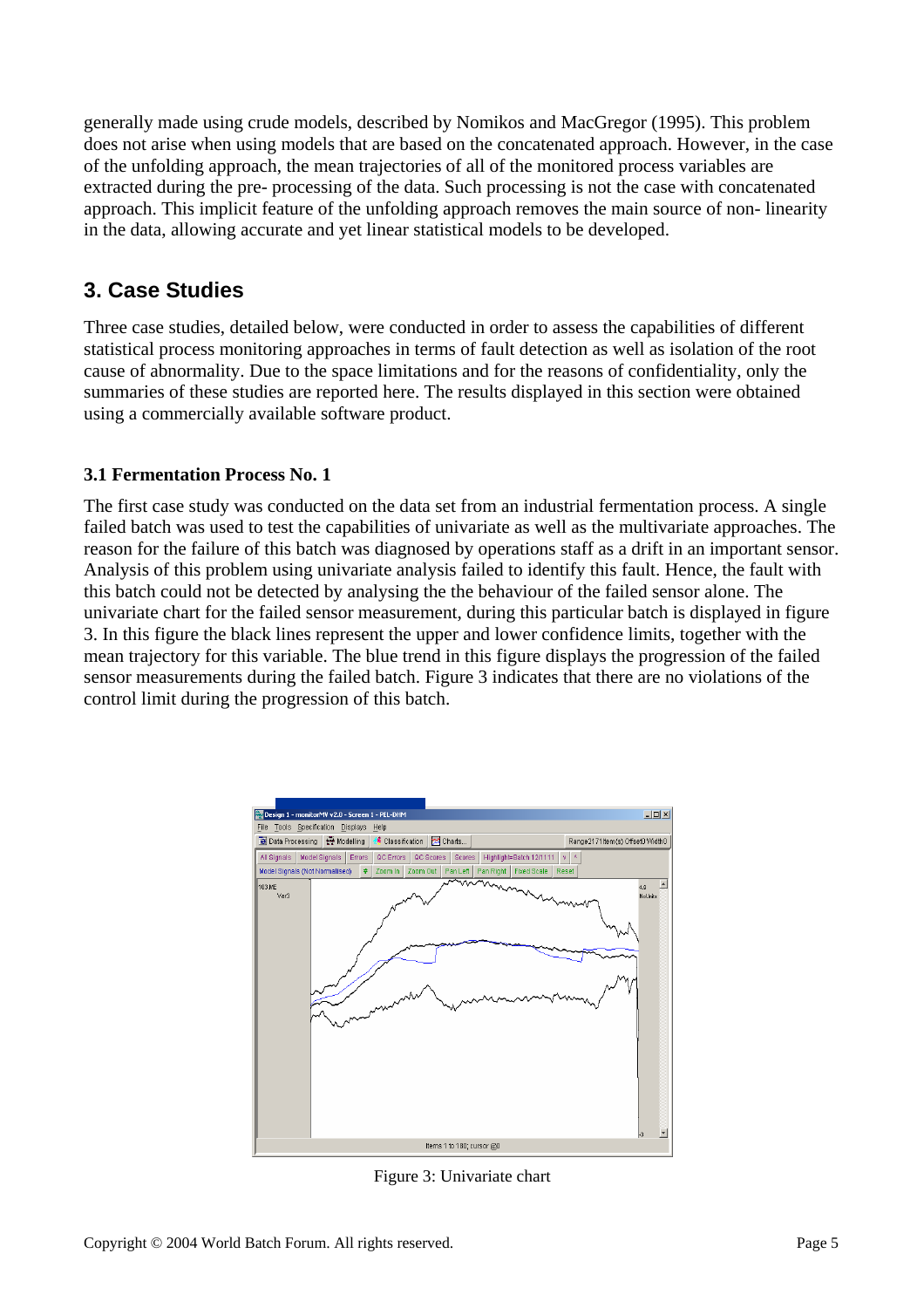| 圖                                                                              |                 |                   |           |                          | usan  |  | $-10 \times$                     |
|--------------------------------------------------------------------------------|-----------------|-------------------|-----------|--------------------------|-------|--|----------------------------------|
| Specification<br>Tools<br>File                                                 | <b>Displays</b> | Help              |           |                          |       |  |                                  |
| Data Processing                                                                | Modelling       | Classification    | Charts    |                          |       |  | Range2171 Item(s) Offset0 Width0 |
| Toggle text<br>Options                                                         | QC Score        | Zoom In<br>Scores | Zoom Out  | <pan<br>Pan&gt;</pan<br> | Reset |  |                                  |
| Cursor 18Dec01 11:56:59:00; Item 1991<br>Batch QC Error; Monitor 1000/1<br>930 |                 |                   |           |                          |       |  |                                  |
| 1000 HE 12.8477                                                                | <b>SPE</b>      |                   |           |                          |       |  | 33.593                           |
|                                                                                |                 |                   |           |                          |       |  | n                                |
| 1000.PE 99.2604                                                                |                 |                   |           |                          |       |  | 100<br>o                         |
|                                                                                |                 |                   |           |                          |       |  |                                  |
|                                                                                | 1991            |                   | 180 Items |                          |       |  | 2171                             |

Figure 4: Multivariate chart

The multivariate statistical models, based on both the unfolding and concatenated approach, detected the existence of the fault. The SPE chart for PCA model based on the unfolding approach is shown in figure 4. The top trend in this figure refers to the actual SPE which is coloured according to whether its trend violates 99% confidence limit (red coloured), 95% confidence limit (brown coloured) or neither of these limits (blue coloured). As seen in Figure 4, it is clear that SPE trend remains red for large portion of the failed batch progression indicating detection of abnormal behaviour, i.e. significant deviation from its predicted behaviour.

In this example, careful consideration of the process had to made for the concatenated approach to detect this fault. For example, unlike the unfolded PCA approach, the concatenated PCA model failed to identify any abnormality. Concatenated PLS models that were developed to estimate the failed sensor measurement however were able to identify the fault. In the case of the unfolding approach, the detection of the fault was much clearer when the model was developed using a reduced set of process variables, identified as important parameters by process engineers, rather than all of the available variables.

#### **3.2 Fermentation Process No. 2**

The second case study was conducted using data obtained from a yeast production facility. Two unsatisfactory batches were used for the testing of the different monitoring schemes.

The results from the univariate analysis show that this approach correctly identified abnormalities associated with both failed batches. Hence, in this case study the faults were considered to be more obvious than in the previous study.

Both the concatenated and unfolding approach delivered satisfactory results in this particular case study. However, due to the predictive behaviour of these approaches, these multivariate models also provided additional insight into the possible reasons for the abnormality, which was not possible using univariate techniques. Figure 5 shows the trends of each process variable (coloured blue, magenta and green) for one of the failed batches with their model predictions superimposed (brown trend). The predictions, displayed in figure 5, were computed using a concatenated PCA model. For this particular batch the fault was attributed to the production of ethanol instead of yeast towards the end of the batch. However, figure 5 indicates that a significant upset occurred in the process at the very beginning of the batch, this is seen by the large difference in predicted and actual measurements at the left hand side of the figure. In particular, the pH measurement is seen to go through a noticeable transient at the very beginning of this batch, which was not highlighted using univariate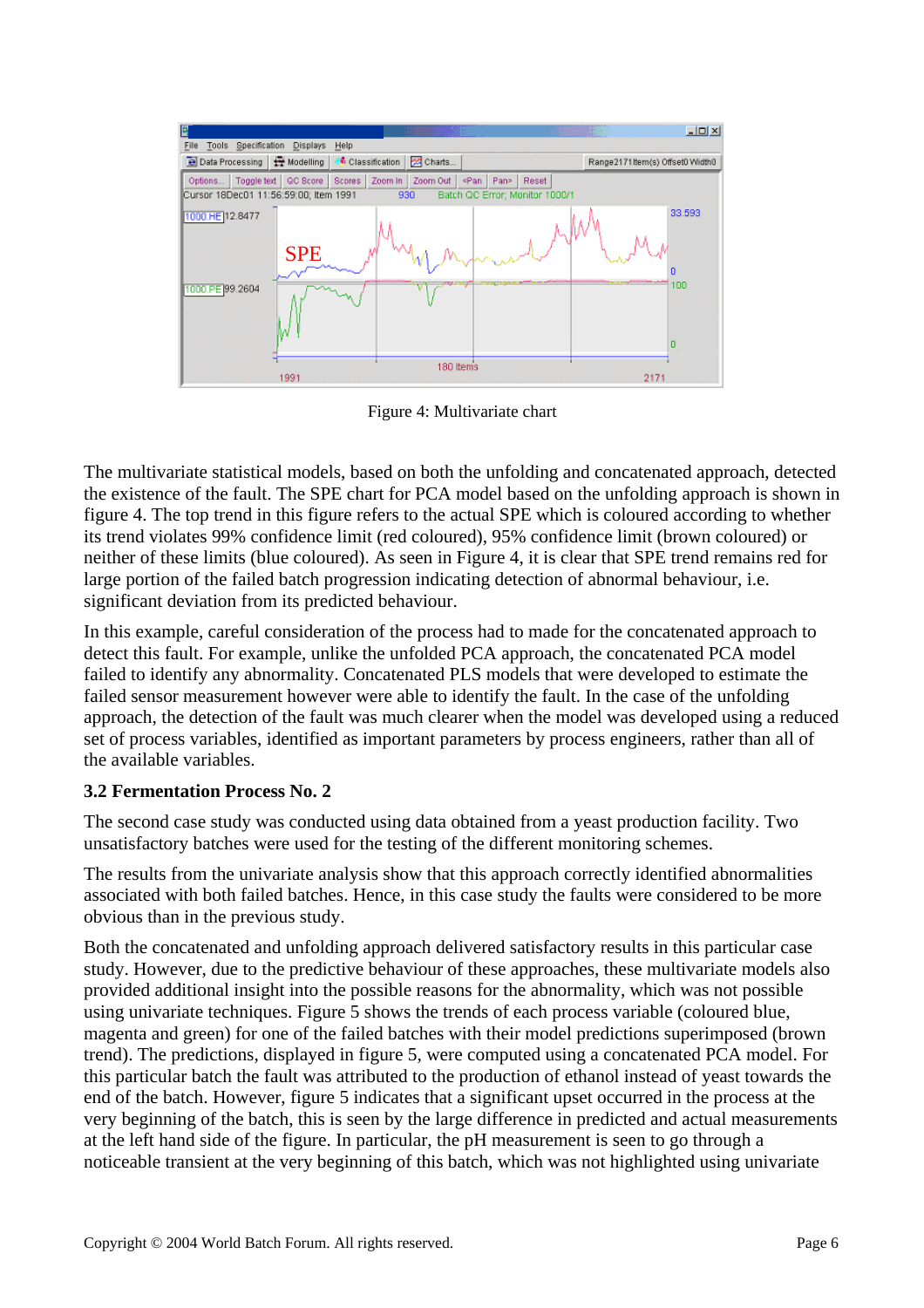analysis. Note that the disturbance in terms of molasses and NH3, half- way through the batch, was equally detectable by both univariate analysis and multivariate methods.



Figure 5: Multivariate predictions

In summary, detection and diagnosis of the faults through the use of univariate quality control charts was found to be sufficient tool for identification and isolation of the root causes of the faults in this particular case study. However, multivariate analysis methods provided additional insight into the exact type of process deviation in terms of each process variable by employing its prediction capabilities.

#### **3.3 Simulation of Penicillin Production**

The final case study that is reported in this paper is concerned with the condition monitoring of the simulated pencilin production process documented in Birol et al. (2002). The simulation was performed in MATLAB and the faults were injected as offsets of varying magnitude to the dissolved oxygen ( $DO<sub>2</sub>$ ) measurements. By varying the magnitude of the faults the relative sensitivity of the different approach can be analysed

Results indicate that in this case study multivariate models based on concatenated approach performed equally well as the univariate analysis. For a positive or negative offset of 1.5 units it was observed that both univariate analysis and PCA/PLS models generated using concatenated approach provided detection of the fault and the diagnosis of the root cause of the abnormality by the same level of clarity and consistency. In contrast, the multivariate models developed using the unfolding approach were found to be more sensitive to this particular type of fault than univariate quality control charts or the multivariate models based on concatenated approach.

# **4. Conclusions**